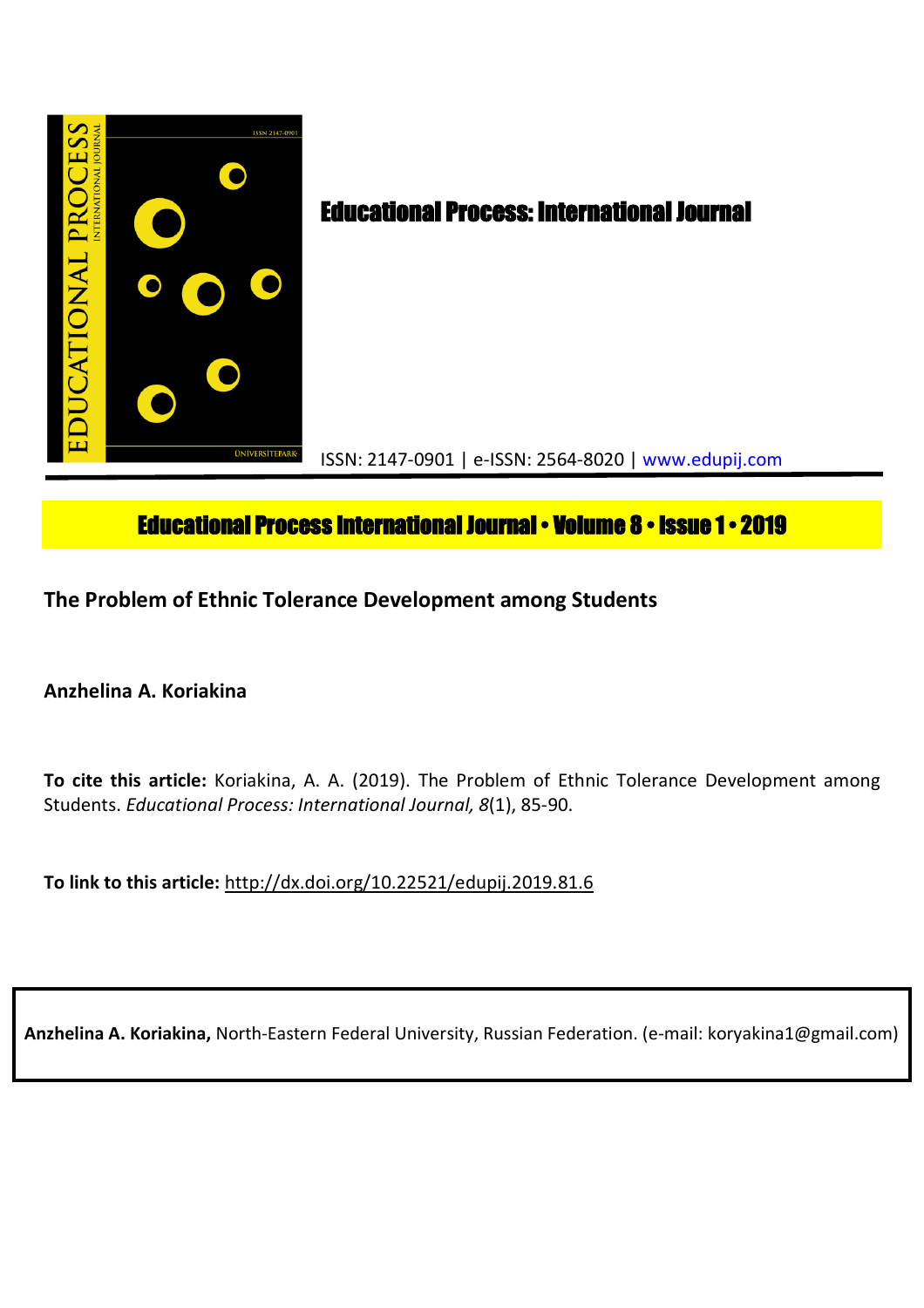# **The Problem of Ethnic Tolerance Development among Students**

ANZHELINA A. KORIAKINA

# **Abstract**

The article is devoted to understanding of the importance of the formation of a positive ethnic identity among students and the development of their ethnic tolerance. The formation of tolerance is considered as a key task of forming a full-fledged personality. To identify the degree of tolerance a study among full-time North-Eastern federal university (NEFU) students is conducted. The degree of ethnic tolerance is assessed on the base of the following criteria: the level of "negativity" in relation to one's own and other ethnic groups, the threshold of emotional response to other ethnic environment, and the severity of aggressive and hostile reactions to other groups. It is revealed that the majority of students of the NEFU have a positive ethnic identity and are inclined to tolerance but there is some percentage of students who are not so positive. It is concluded that the preventive activity of the university should be manifested in educational and extracurricular activities, focused on the formation of tolerant experience, and in the multicultural education as a method of developing ethnic tolerance.

**Keywords:** tolerance, multicultural education, ethnic identity, interethnic relations.



………………………………………........….....………………………………...……………

EDUPIJ • ISSN 2147-0901 • e-ISSN 2564-8020 Copyright © 2019 by ÜNİVERSİTEPARK edupij.com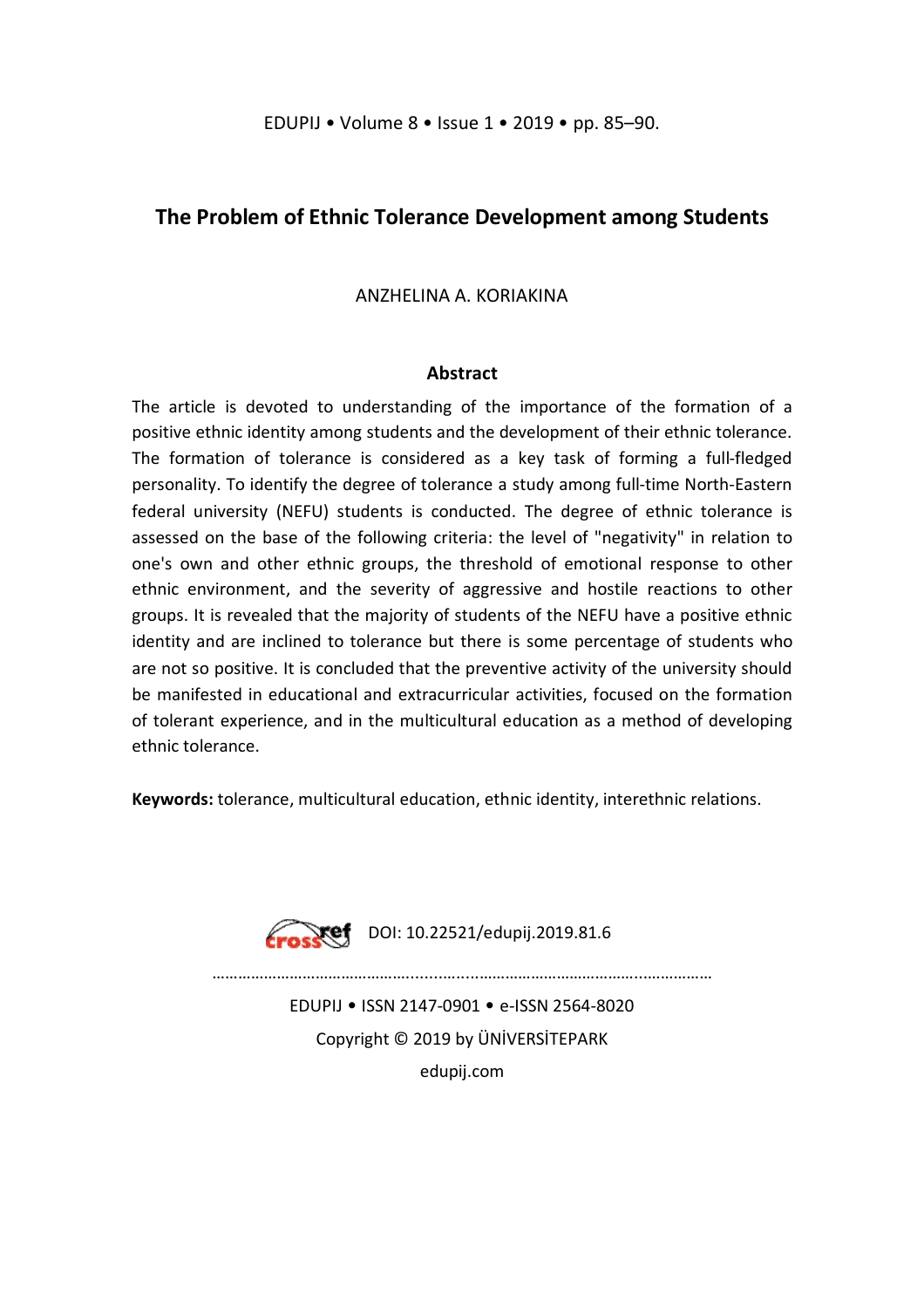#### **Introduction**

The Russian Federation is characterized by a multinational structure of the population. According to the latest census, there are more than 190 ethnic groups living in it. An important condition for the prospective development of a multicultural society is the peaceful coexistence of various ethnic groups and their representatives that is projected onto political, economic, cultural and other spheres of social life.

Modern ethnocultural and ethnopolitical realities of Russia are designated not only by productive inter-ethnic interaction, intercultural exchange, but also by actions of nationalism, xenophobia. Young people often become the participants of such actions.

The internationalization of education, the active entry of Russia into the world educational space, on the one hand, has a number of positive effects, on the other hand, gives rise to a number of problems. One of the most acute problems is the growth of interethnic tensions in the student environment. The search for psychological and pedagogical factors of reducing inter-ethnic tensions leads to an understanding of the importance of the formation of a positive ethnic identity among students and the development of their ethnic tolerance.

Tolerance, as we know, is a decisive factor that reduces the situation of violence, discrimination, human rights violations (Tolstikova, 2012). Therefore, the formation of tolerance should be considered as a key task of forming a full-fledged personality, necessary and useful for modern society.

Modern young graduates are required not only to possess theoretical knowledge, but also to form abilities of working in a team and have tolerant qualities.

It should be noted that purposeful activity in this direction is almost not conducted in higher education. Therefore, the development of skills of tolerant communication with various participants of the educational process occurs spontaneously. A student needs specific knowledge, abilities and skills to cultivate tolerance, and it is important for the teaching staff to organize conditions contributing to forming of tolerant interpersonal relationships in the student group, in the course, in everyday life.

Today students of different nationalities are studying in the North-Eastern federal university (NEFU), not only from Russia, but also from other countries.

Therefore, it is extremely necessary to develop multicultural educational characteristics and upbringing that contribute to the formation of a socially active multicultural person.

Multicultural education may be understood as the process of formation of a person capable of active and effective life activity in multinational and multicultural environment with a developed sense of understanding and respect for other cultures, and the ability to live in peace and harmony with people of different nationalities, races, beliefs. Multicultural education is a pedagogical process in which two or more cultures are represented, differing by language, ethnic, national or racial basis (Dzhurinsky, 2002).

Teachers, as a rule, try to advocate the formation of tolerance among students during interpersonal communication. However, in everyday practice this aspect of education is not given enough attention. Therefore, there are manifestations of ethnocentrism, belittling in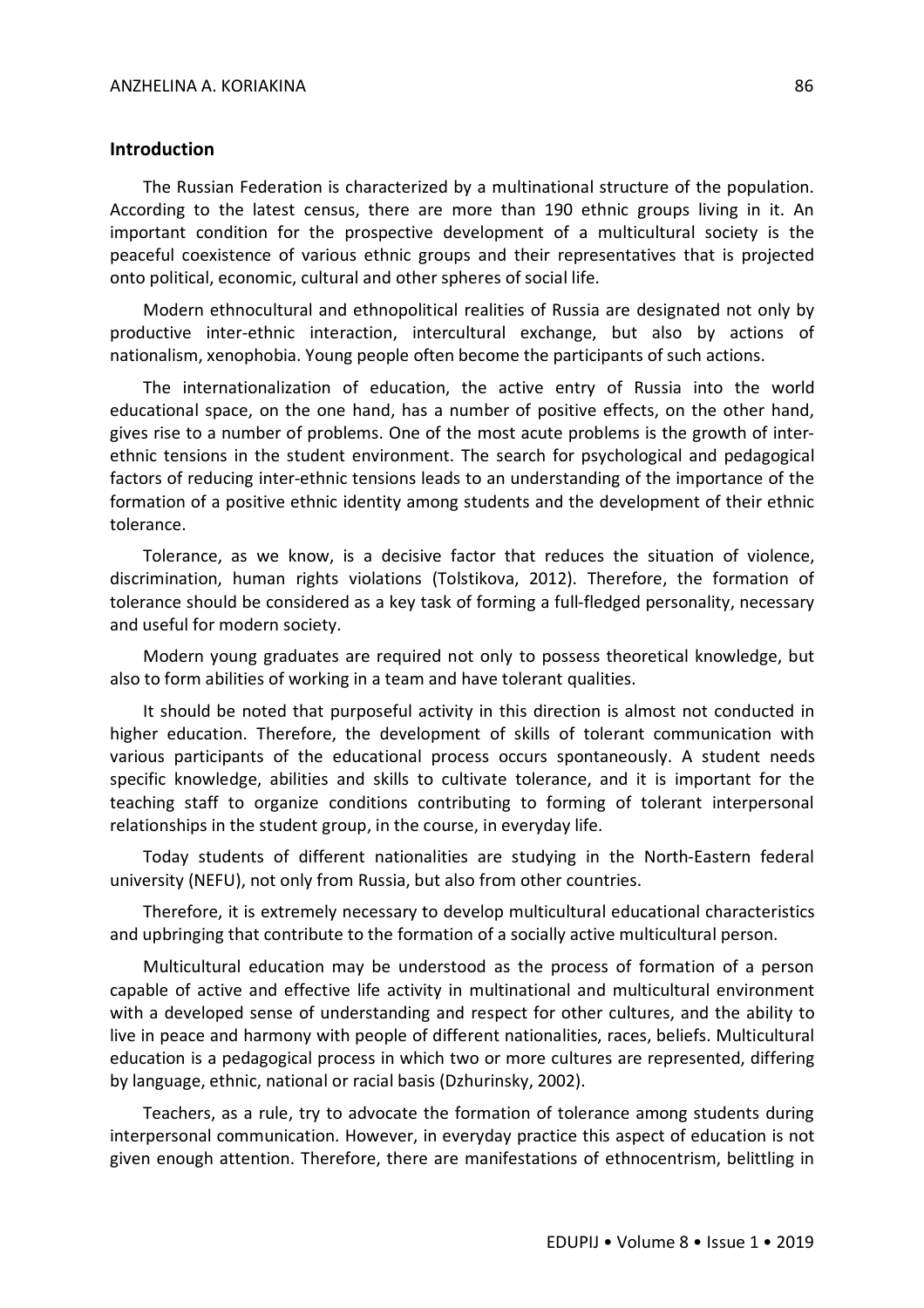#### ANZHELINA A. KORIAKINA 87

the personal communication of the values of different culture representatives of another ethnos.

In connection with the foregoing, the author conducted a study among full-time NEFU students. The main method of gathering information was a survey in the form of a questionnaire.

In total, during the survey in 2017, 150 students from different institutes were enrolled. To identify the degree of tolerance, a technique developed by G. Soldatova "Types of Ethnic Identity" was used (Soldatova, 2008).

The degree of ethnic tolerance is assessed on the base of the following criteria: the level of "negativity" in relation to one's own and other ethnic groups, the threshold of emotional response to other ethnic environment, the severity of aggressive and hostile reactions to other groups.

Thus, ethnocentrism is inherent in 3.0% of students, and ethnofanatism, which is an extreme form, is noted in 2.5% of students. Ethno-isolationism is characteristic of 2% of respondents.

Ethno-egoism, ethno-isolationism and ethnofanatism are the stages of hyperbolization of ethnic identity that means the emergence of discriminatory forms of interethnic relations. In interethnic interaction, hyper-identity manifests itself in various forms of ethnic intolerance: from irritation arising as a reaction to the presence of members of other ethnic groups, to upholding a policy of restricting their rights and opportunities, aggressive and violent actions against another group, and even genocide (Soldatova, 2000). Thus, 7.5% of students at NEFU to some degree or other experience intolerant feelings towards other ethnic groups and their cultures.

It should be stressed that 85% of respondents have a normal ethnic identity (a combination of a positive attitude towards their own people and a positive attitude towards other peoples). The rest of the respondents demonstrated indifference and erosion of ethnic identity (ethnonigilism and ethnic indifference) – 5.5%.

As a result of the survey, it was revealed that more than 85% of students did not experience bad attitude towards themselves because of their nationality. However, 5% of respondents encountered openly negative attitudes towards themselves from the side of representatives of other nationalities.

However, 15% of respondents, one way or another, faced manifestations of hostility on national basis. 70% of students met with such manifestations of intolerance as offensive publications in the press, ethnic moral humiliation in the street, household level, etc.

In recent years, the number of youth nationalist groups has significantly increased in Russia, and respondents were asked to answer the question of how they relate to the emergence of such organizations. The results indicate that 5% want to join such organizations, and 7% of students support the ideas of various nationalist organizations and movements, but the majority of the students surveyed do not approve of such nationalist formations.

To reveal a negative attitude towards representatives of other nationalities is the question: "Do you experience irritation or hostility towards representatives of other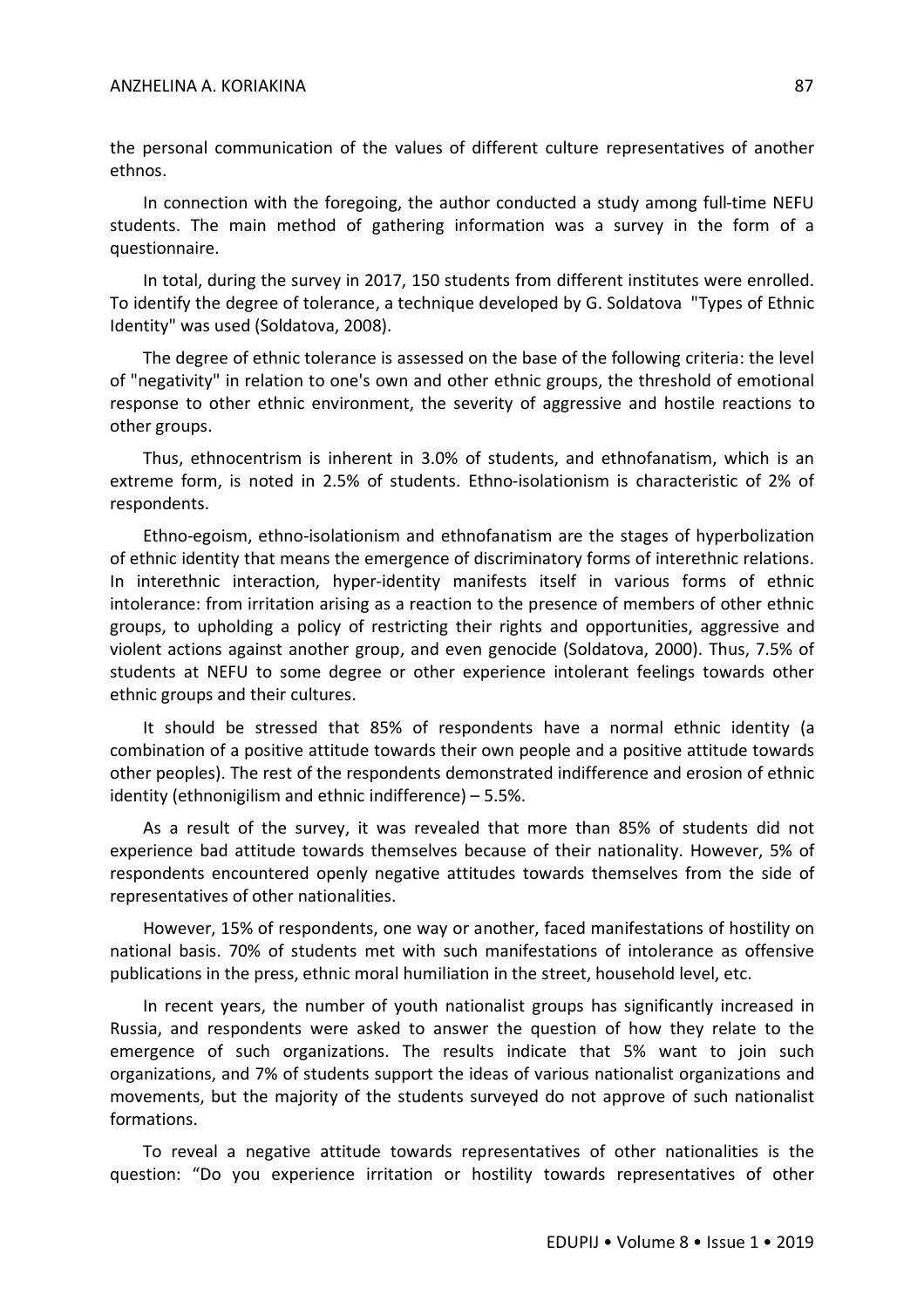nationalities?" 5 % of all respondents answered "yes, I feel" and 10 % - "sometimes I feel". If we sum up these figures, then it turns out that 15% of people of other nationalities are disliked by representatives of other nationalities to one degree or another. "Do not experience" such feelings 85% of respondents.

An interesting fact is that a third of respondents found it difficult to answer the question about the reasons for their dislike. The reasons for the intolerant attitude were different. For instance, in the first place stood such factors as "inappropriate behavior", "lifestyle" (aggressiveness, cohesion, obtrusiveness and others), that is most likely associated with differences in upbringing and in the national culture. In addition, such reasons as unattractive appearance, untidiness, aesthetic features, etc. were mentioned. To a lesser extent, such reasons were called, as "they consider themselves as masters here", "they oppress other nationalities". In fact, many students cannot even understand the reasons for their dislike. Their intolerance was formed under the influence of the media, the environment, and the family.

The opinion of respondents about the possible causes of inter-ethnic conflicts was learned. Most often indicated the presence of national and racial prejudices (38%); differences in education and culture (28%); differences in mentality (21%); individual dislike (10%). Some believe that the cause of conflicts is in the difference of religion (3%). The results indicate that the overwhelming majority of the students surveyed have stereotypical ideas about representatives of different ethnic groups.

Most of the reasons for stereotypes are obvious.

First, it is the competition of citizens and ethnic communities that is aggravated in the conditions of social, economic, political, ideological and moral transitional period, as well as in the context of the global economic and financial crisis.

Second, it is the inability and unwillingness of individuals (regardless of ethnicity) to organize and structure their lives in the conditions of the highest level of information, the widest range of professional activities, and leisure opportunities, that reduce ethnic markers and bring supra-ethnic values to the forefront of public life.

Third, it is unprofessionalism, sincere delusions, and, sometimes, cynicism of authorities in the sphere of management of interethnic, national and federal relations.

Fourth, it is immaturity and passivity, indifference, and, often, the targeted ethnocentric demagogy of certain groups and citizens (Astvatsaturova, 2012, p. 81).

The opinion "Any means are good for protecting the interests of own people" is "fully agreed" and "rather agreed" by 25% of students. 5% of respondents are ready to humiliate a person because of his/her nationality, and "most likely not" 45%. The answers to the question "Would you be able to apply physical violence to a person because of his nationality?" were distributed as follows: Yes, of course, I constantly do it - 0%; Yes, perhaps - 0%; Most likely not - 18%; No, never - 82%.

In addition, respondents were asked to name measures, the adoption of which would reduce tensions in interethnic relations.

More than half of respondents (65%) as a necessary measure to prevent interethnic conflicts and create a favorable interethnic situation in the university consider the need to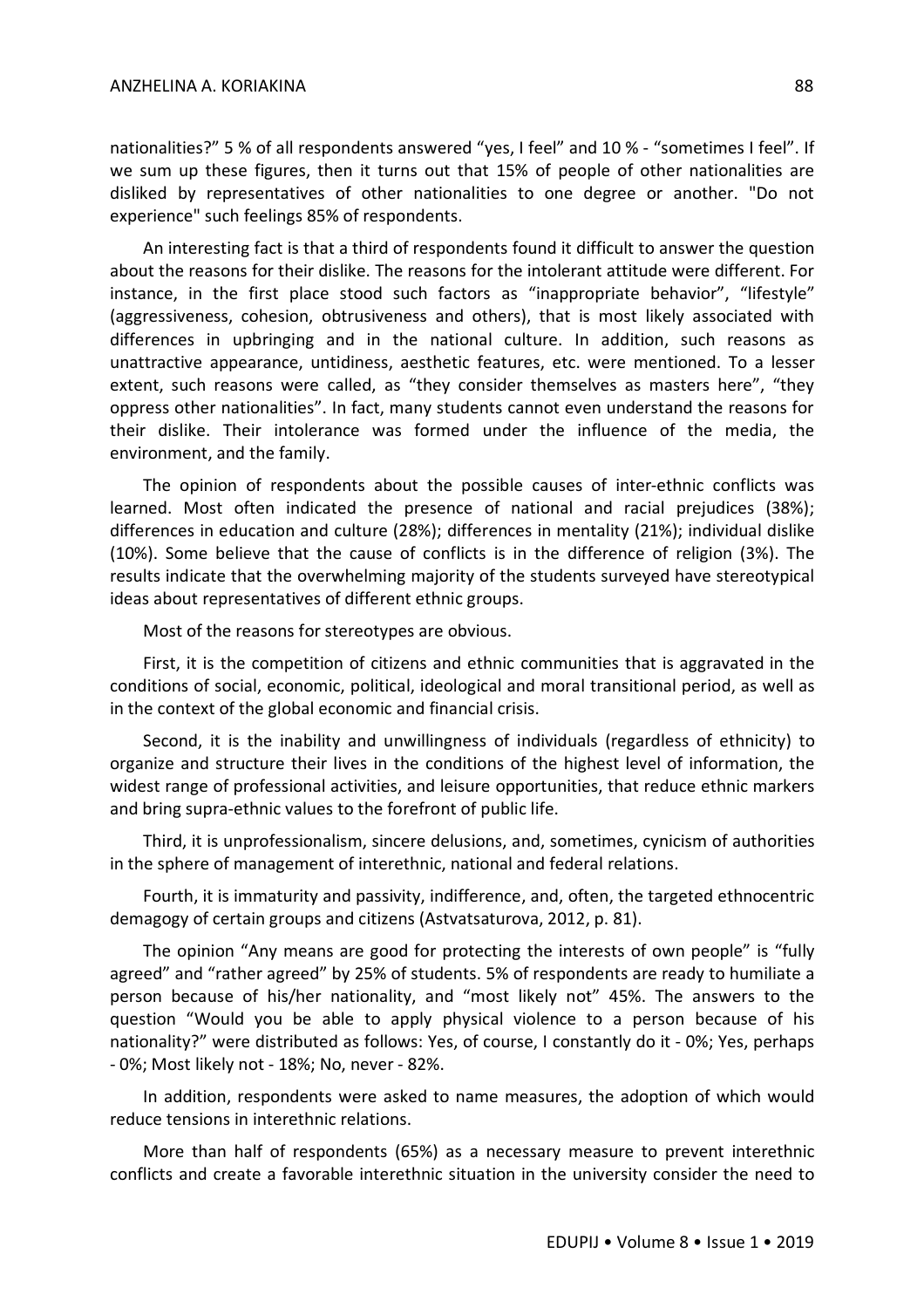strengthen the educational activities of the institution aimed at the formation of ethnic and religious tolerance. And measures such as "telling about the culture and customs of other peoples "and" be kinder to each other "," strengthen legal control and toughen penalties for inciting ethnic hatred "," work with ethnic diasporas ", etc. Most students believe that it is necessary to hold seminars and circles devoted to different nationalities in the university, organize more inter-ethnic events that promote cohesion, familiarize foreign students with the history and culture of the peoples of Russia. Some respondents consider it necessary to toughen penalties for inciting ethnic hatred, up to expulsion from the university. According to 35% of respondents, effective measures to prevent interethnic conflicts can be a combination of social and economic measures - raising the level and quality of life of the population, creating jobs, overcoming unemployment.

35% of students are ready to marry with a representative of any nationality, 45% can enter into inter-ethnic marriage, but not with any nationality, and 20% do not see as a companion of life a person of another nationality.

Questions related to religious tolerance deserve special attention in the multicultural environment. Most of the students surveyed believe that religion has an integrative function. Thus, 75% agree with the statement "It is easier for people of the same religion to understand each other."

In connection with the above, there is a need to regulate the behavior of youth groups in the context of overcoming intolerance and extremism through the formation of tolerance through multicultural education.

The main objectives of multicultural education:

- Deep and comprehensive mastering by students of the culture of their country that is a prerequisite for integration into other cultures.
- Formation of students' ideas about the diversity of cultures in the world and Russia, fostering a positive attitude towards cultural differences that ensure the progress of humanity and the conditions for self-realization of the individual.
- Creating conditions for the integration of students into the cultures of other nations.
- Development of skills and abilities of productive interaction with carriers of different cultures.
- Educating students in the spirit of peace, tolerance, humane interpersonal communication (Kirsanova, 2010, p.10).

Thus, multicultural education must meet the following requirements:

- include humanistic ideas in the educational material;
- disseminate information about the unique distinctive features in the cultures of the peoples of Russia and the world;
- reveal common elements in the cultures of nations that allow them to live in peace and harmony;